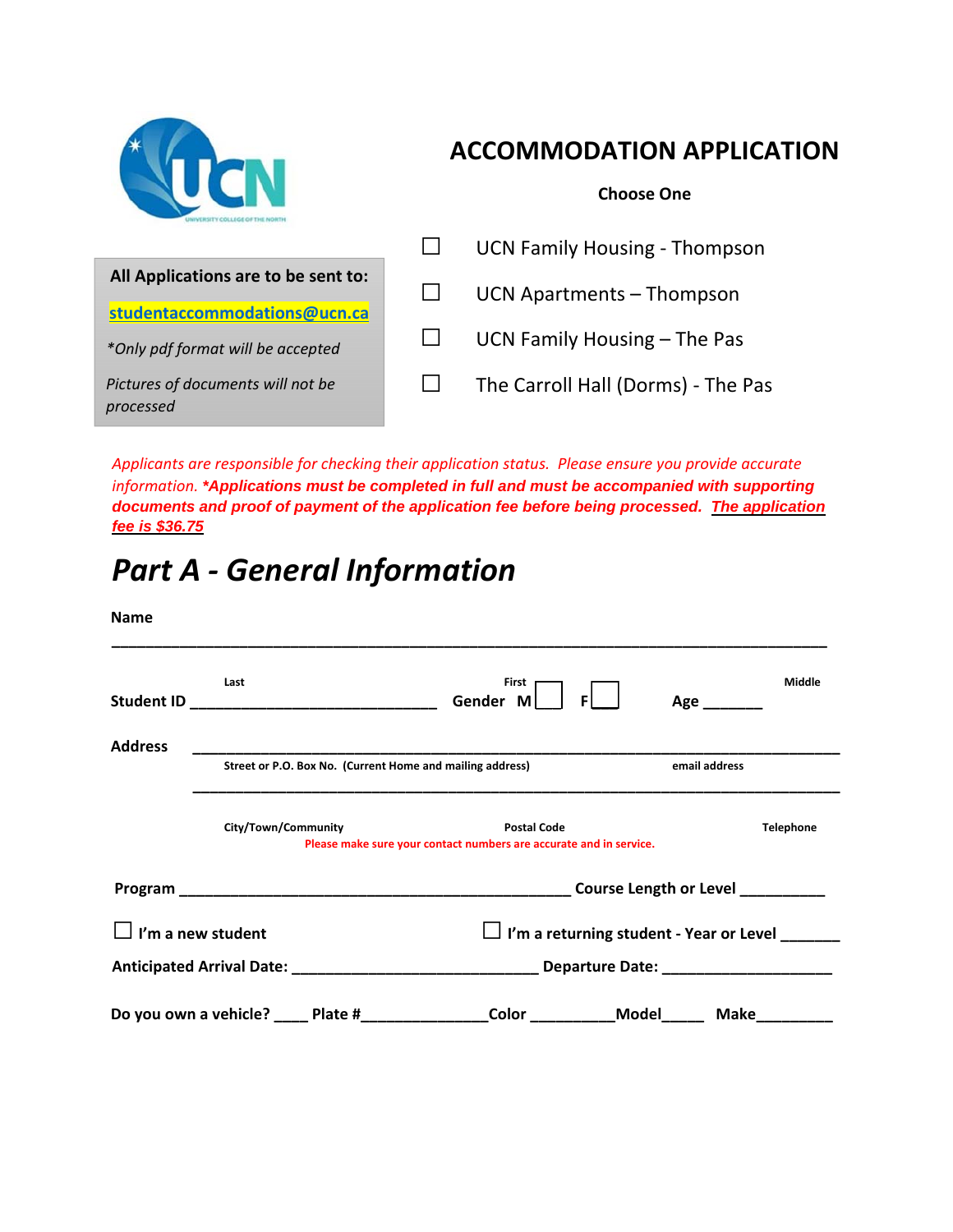### **Housing Options: Choose One**

| <b>UCN Family Housing</b> $\Box$ Thompson $\Box$ 3 Bedrooms $\Box$ 4 Bedrooms |  |                                                     |  |  |  |
|-------------------------------------------------------------------------------|--|-----------------------------------------------------|--|--|--|
|                                                                               |  | $\Box$ The Pas $\Box$ 3 Bedrooms $\Box$ 4 Bedrooms  |  |  |  |
| Apartments – Thompson Only (11 and 21 Copper)                                 |  |                                                     |  |  |  |
|                                                                               |  | $\Box$ Furnished $\Box$ 1 Bedroom $\Box$ 2 Bedrooms |  |  |  |

□Unfurnished □ 1 Bedroom □ 2 Bedrooms

#### **Criteria for UCN Housing**

- 1. Must be a registered, full-time (9 credits or 60%) university/college level UCN program.
- **2.** Must have a family with dependents aged 17 and under and who remain under the age of 17 for the duration of the applicant's tenancy.
- **3.** Proof of full-time UCN student status. Conditional acceptance letters and those on a wait list are not accepted. Example: Acceptance Letter, Letter of Intent, or Letter from Enrollment Services.
- **4.** Income information is required for everyone over the age of 18 on the agreement. Example: Sponsorship Letter, Student Loans, Income Assistance, Pension, or 3 Pay stubs, etc.

#### **What is considered a family?**

A family is the student, partner and dependent children under the age of 18. Proof of permanent guardianship is required.

#### **Family members who will reside in the apartment/housing:**

| Name | Age | Gender | <b>Relationship to</b><br><b>Applicant</b> | Income status Working,<br>School, No income |
|------|-----|--------|--------------------------------------------|---------------------------------------------|
|      |     |        |                                            |                                             |
|      |     |        |                                            |                                             |
|      |     |        |                                            |                                             |
|      |     |        |                                            |                                             |
|      |     |        |                                            |                                             |
|      |     |        |                                            |                                             |

### **The Carroll Hall ‐ Dorm Applicants Only**

 *Incomplete applications will not be processed. Beds are not guaranteed without a completed application and proof of payment. Authorizations to Invoice from sponsors must be approved a head of time with finance before arrival/check‐in.* 

### *Health Information*

| <b>Health Insurance No.</b> |                    |                 |           |                                                     |
|-----------------------------|--------------------|-----------------|-----------|-----------------------------------------------------|
| <b>Medications</b>          |                    |                 |           |                                                     |
| <b>Allergies</b>            |                    |                 |           |                                                     |
| Health<br><b>History</b>    | Asthma □<br>Other: | Epilepsy $\Box$ | Diabetico | Heart Condition $\Box$ Other (explain below) $\Box$ |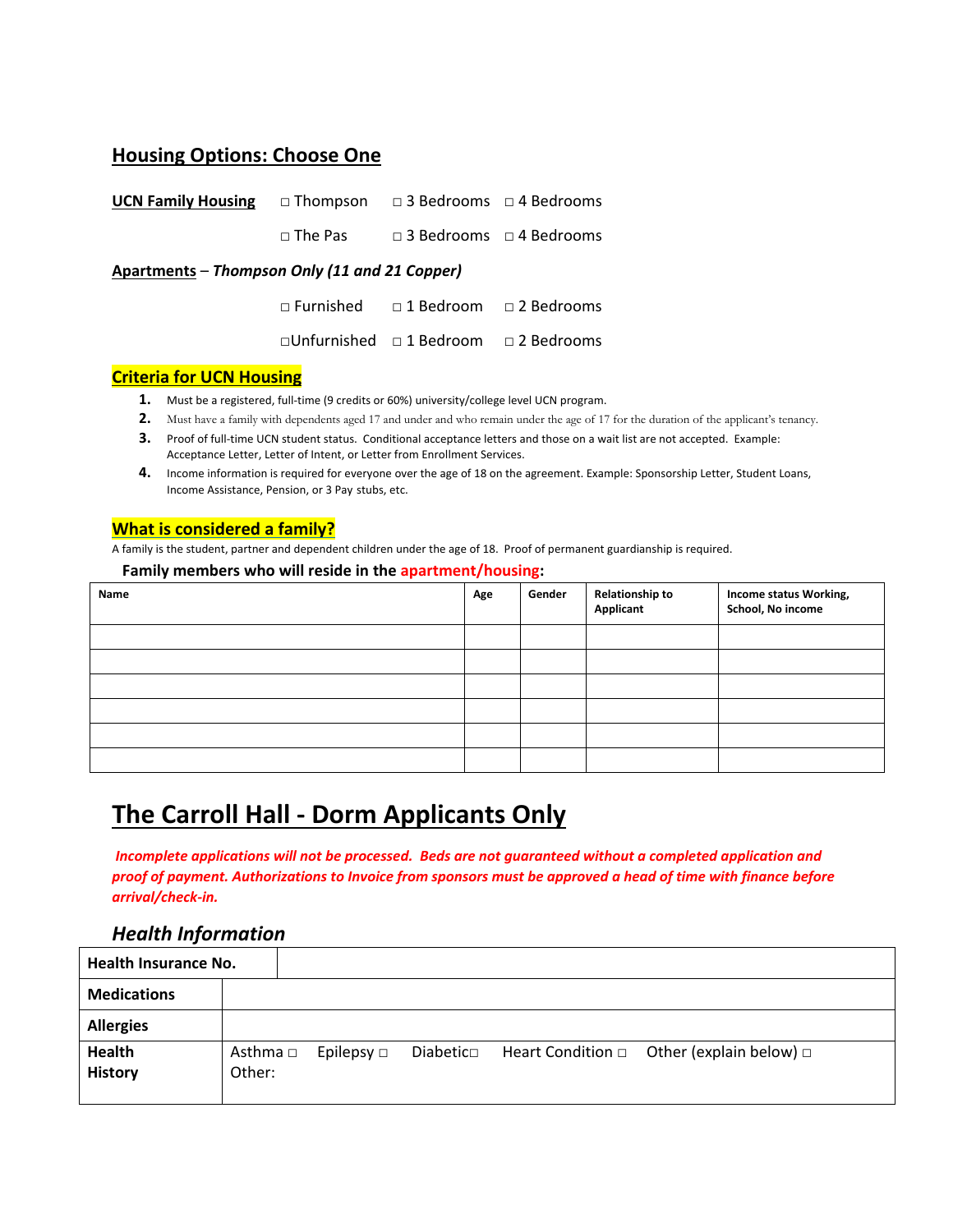| <b>Emergency</b><br>Contact                                                                                     |                                                         |               |                      |                        |  |  |
|-----------------------------------------------------------------------------------------------------------------|---------------------------------------------------------|---------------|----------------------|------------------------|--|--|
|                                                                                                                 | Last                                                    |               | First                | Relationship           |  |  |
|                                                                                                                 |                                                         |               |                      |                        |  |  |
| Home No.                                                                                                        |                                                         | Work No.      |                      | Cell No.               |  |  |
| <b>Payment Information</b>                                                                                      |                                                         |               |                      |                        |  |  |
|                                                                                                                 | How will you be paying for the dorms?                   | Myself $\Box$ | Sponsor $\Box$       | Other $\Box$ (specify) |  |  |
|                                                                                                                 | If you are sponsored, will they be paying UCN directly? | Yes $\Box$    | No, on my own $\Box$ |                        |  |  |
| *If your sponsor is paying for your rent directly an authorization to invoice form must follow the application. |                                                         |               |                      |                        |  |  |

#### *Application Carroll Hall Agreement (Dorm applicants only)*

|   | <b>Application</b> | Applications and $1st$ payments are due a minimum of one week before your check in date.      |  |  |  |
|---|--------------------|-----------------------------------------------------------------------------------------------|--|--|--|
| ∸ |                    | It is the student's responsibility to check bed availability in advance. Beds are not         |  |  |  |
|   |                    | guaranteed if your application and or payments are late.                                      |  |  |  |
|   | Checking-In        | Check in packages are available for pick up with ID at the security desk. Check in time start |  |  |  |
|   |                    | on Saturdays after 5:00 pm the weekend before your classes begin. Please call the office to   |  |  |  |
|   |                    | ensure that a room has been booked.                                                           |  |  |  |

| <b>Duration</b>                        | <b>Application</b><br><b>Fee</b> | Per-Week \$112.35<br>X 4 in advance | <b>Residence Life</b><br>Fee | $1st$ payment<br>(required to reserve bed) |
|----------------------------------------|----------------------------------|-------------------------------------|------------------------------|--------------------------------------------|
| <b>Full-Term</b><br>(8 weeks or more)  | \$31.50                          | \$449.40                            | \$66.20                      | \$547.10                                   |
| <b>Short-Term</b><br>(8 weeks or less) | \$31.50                          | \$449.40                            | \$33.05                      | \$513.95                                   |

*\*If any spaces are left not completed then your application will not be processed and your bed will not be reserved. It is the responsibility of the students to ensure all information is accurate and submitted on time.*

### **Signatures and Payment Information – All Applicants**

| <b>Applicant Signature:</b> | Date |  |
|-----------------------------|------|--|
|                             |      |  |

### **Rent Payment Options**

*If you are making a first time payment in order to reserve a bed or paying for a housing application fee then please e‐mail a copy of your payment to studentaccommodations@ucn.ca. E‐mail attachments must be in pdf. format as pictures will not be accepted. You may also fax in your application and payment confirmation to 204‐627‐8668 The Pas or 204‐677‐ 6456 Thompson.*